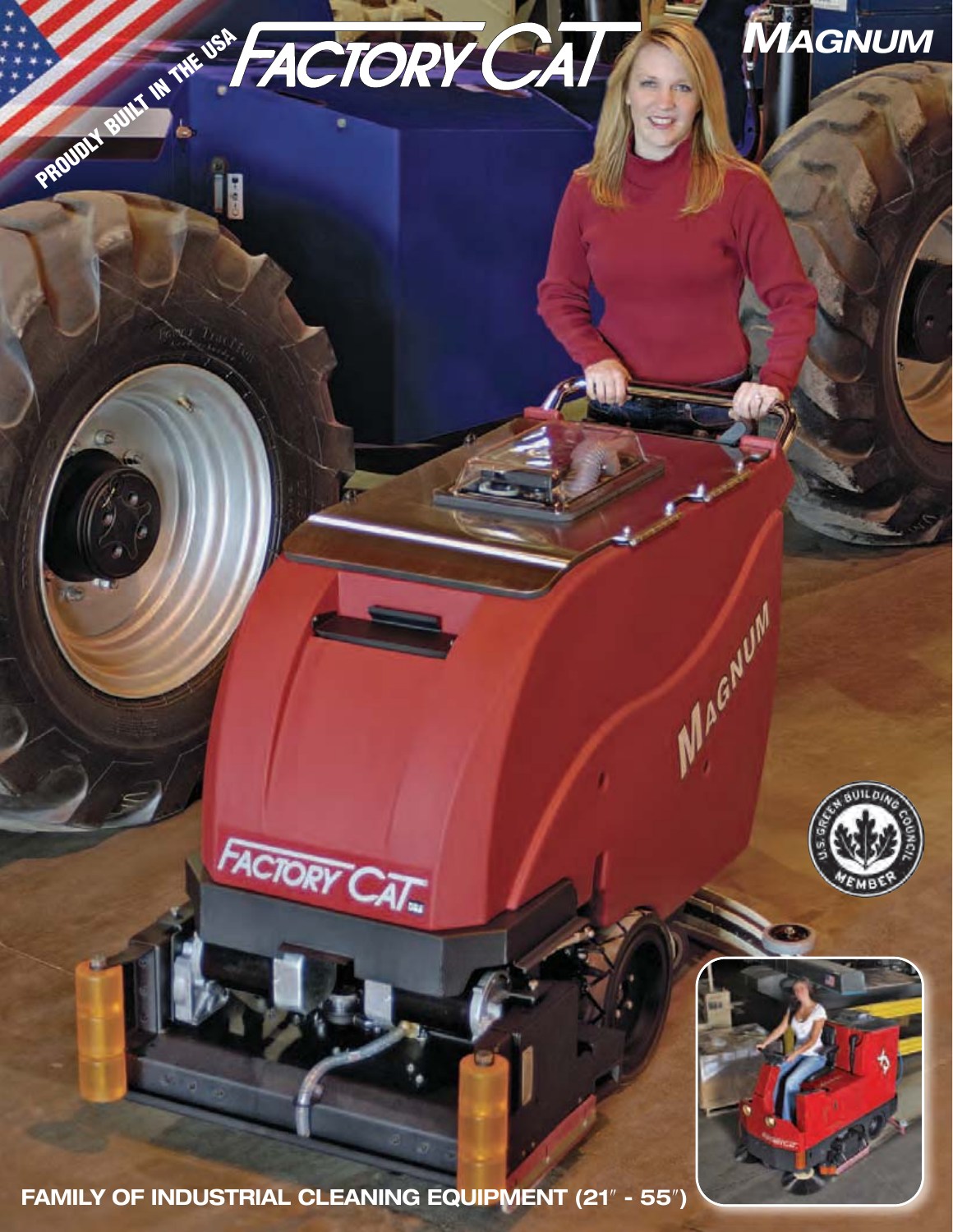*Factory Cat's Industrial* strength equipment has earned a reputation for exceptional toughness and cleaning performance. The new *MAGNUM* combines our historic cleaning ability with improved agility, and operator productivity.

*Factory Cats* thrive in metal fabrication facilities, car dealerships, machine shops, food / beverage packaging and distribution, or in any application where customers demand much of their investments.

The *MAGNUM* is available with a large battery package and 30-gallon tanks, which reduce costly down time. There are multiple scrub paths available to better match your needs, in both disk and cylindrical styles.

The *"Disk"* machines offer nearly 35% more power than other machines. The deck is protected by steel guards and large polyurethane rollers keep the unit from marking walls. Brushes are driven by two powerful motors, and are gimbal-mounted, to improve cleaning on uneven floors.

The *"Cylindrical"* machines have the added benefit of sweeping up debris while scrubbing. This may eliminate the need to presweep an area, increasing productivity.

The brush pressure is automatically maintained at one of five settings by the *Central Command II*. The LCD provides diagnostics and hour meters, covering *"transport"*, *"scrubbing", "vacuum"* and *"key-on"*. The LCD also gives the operator a real time view of systems running, battery level and scrubbing pressure. If the batteries become too discharged, the unit automatically shuts down systems to allow the machine to return to the charge station.

The heavy steel construction, oversized motors, extra thick polyurethane tanks and stainless steel fasteners provide a solid foundation. The *MAGNUM* has a powerful, sealed transaxle for climbing steep ramps and heavy duty tires to withstand harsh chemicals. The four point stance and oversized wheels allow it to remain stable over rough terrain.

While offering the toughness you are looking for, your operators will find the *MAGNUM* easy to maneuver into tight areas, and simple to service.

# **EASY TANK CLEAN UP**



### **Productivity Comparison** *(square feet/hour)*



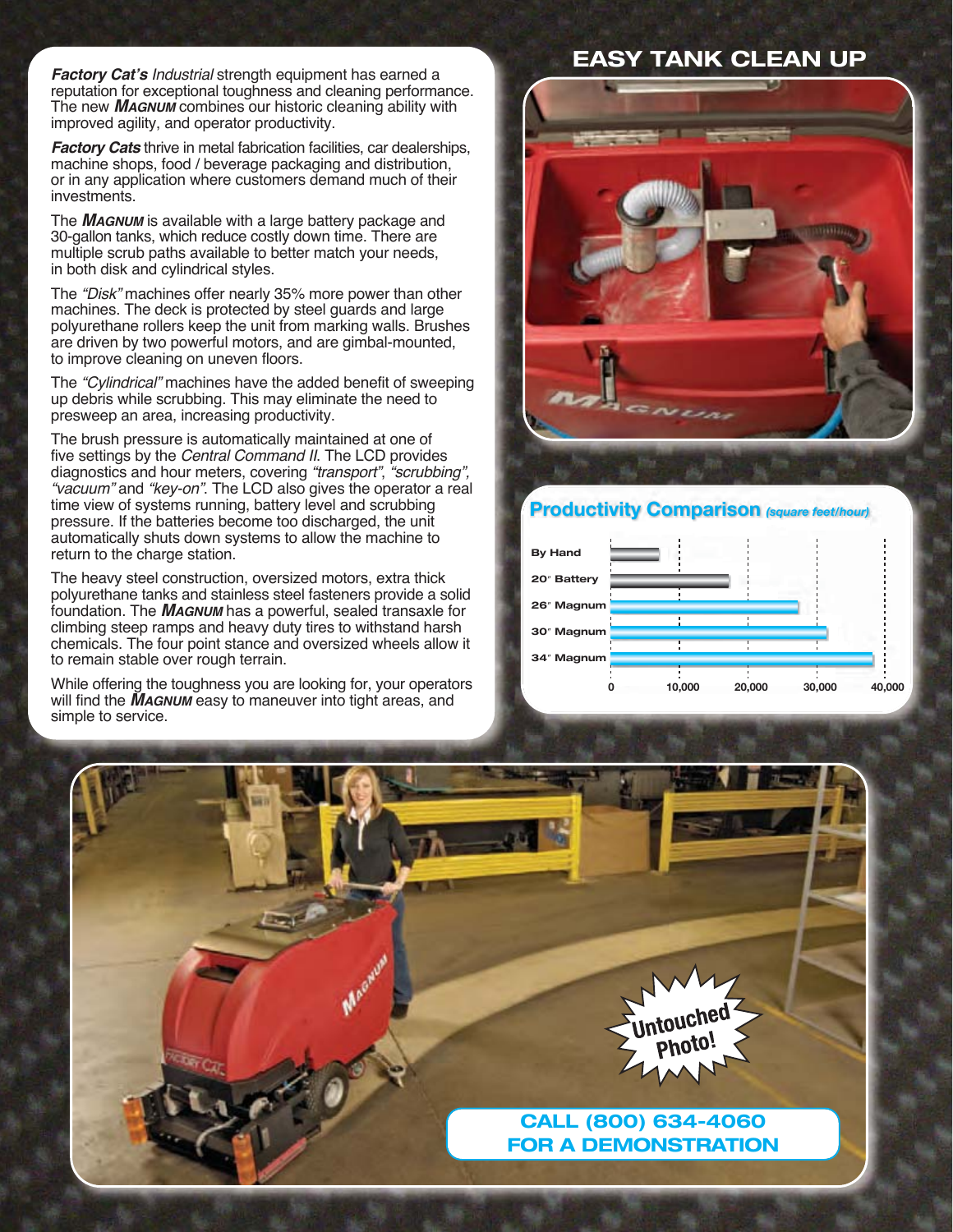# **REMOVABLE DEBRIS BASKET TANK TIPS FOR ACCESS**